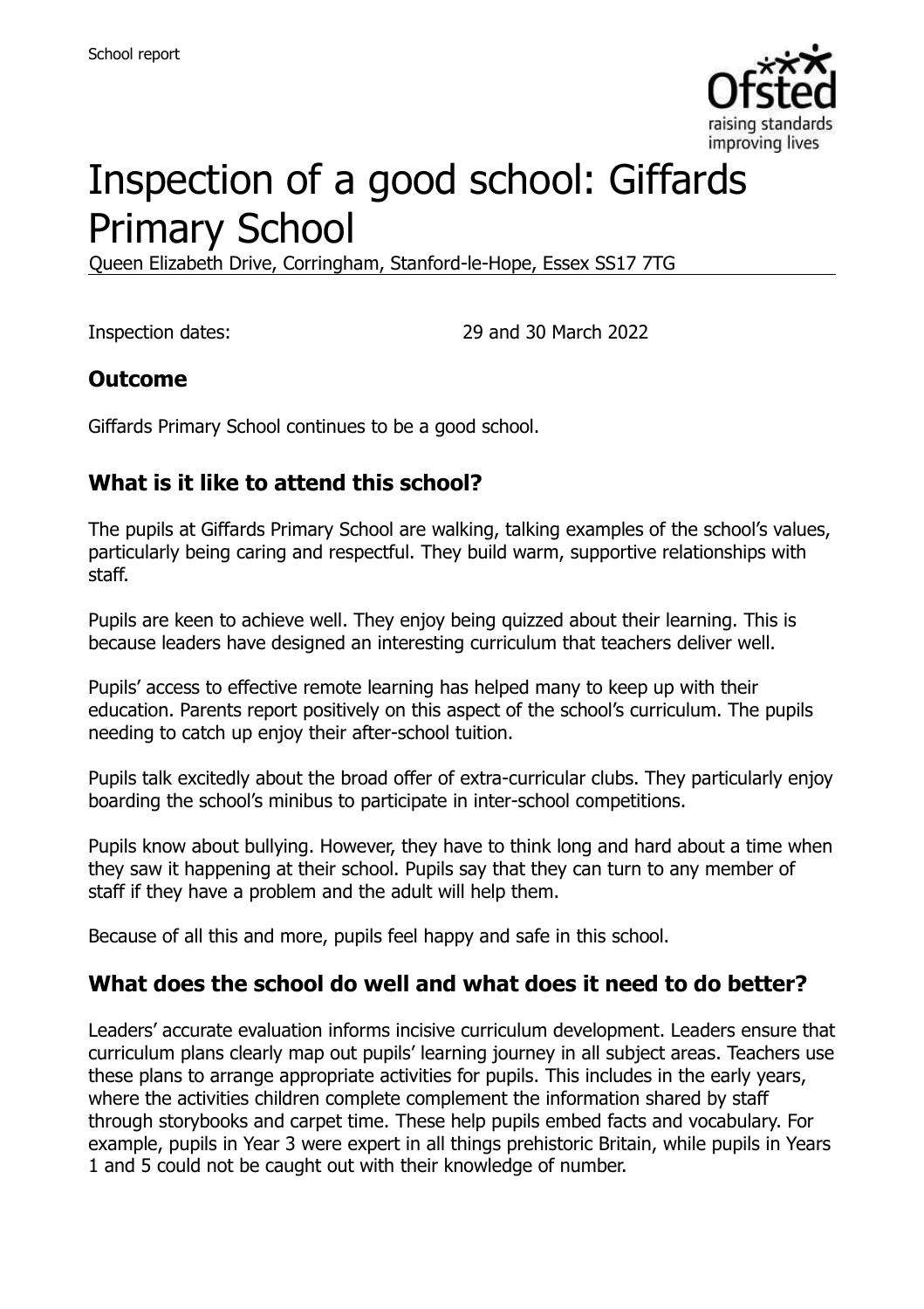

The phonics programme works well. Leaders organise helpful training for staff. Curriculum plans help teachers introduce the sounds letters make in a sensible order. The programme has hooks which pupils recognise in the books they receive. This assists pupils to read with increasing fluency. Those pupils needing extra tuition are quickly spotted and supported.

Across the curriculum, leaders have considered assessment practices carefully. There are efficient ways to check what knowledge pupils know by the end of a sequence of lessons. Teachers use these to inform upcoming lessons. However, although staff have received training, they do not always use strategies for assessing pupils within lessons well. Sometimes, they do not quickly spot and respond to those pupils who have misunderstood.

Provision for pupils with special educational needs and/or disabilities (SEND) works well. Leaders oversee efficient systems for identifying and supporting pupils. Teachers know how to set targets that are achievable and measurable. This helps to evidence the progress being made by pupils with SEND. Staff also make reasonable adjustments to clubs and trips so all pupils can take part.

Pupils behave well. Children in the early years want to have a go at tasks and are resilient when making mistakes. Pupils focus well and support each other in lessons and at breaktimes and lunchtimes. Many pupils spoke positively about their friendships and the enjoyable activities they can access in school to socialise with peers. Leaders support staff to organise thoughtful provision for any pupil needing extra help to follow the school rules.

The school's approach to pupils' wider personal development is well considered. Along with extra-curricular clubs, of which there are many, there are frequent opportunities for pupils to engage in community events. For example, pupils have created crowns to feature in an upcoming celebration of the Queen's platinum jubilee and the school council has been invited to open a local supermarket. These opportunities allow pupils to practise speaking or singing in public to build their confidence.

Leaders, including governors, support each other and their staff well. Staff speak positively about the training and support they receive. They can give many examples of how leaders ensure they have a manageable workload. Governors rightly point out that this probably explains why staff turnover at the school is so low. Governors question the information they receive. They visit the school to assure themselves that what leaders are sharing is in place and working well. The parents who completed the Ofsted Parent View questionnaire also speak well about the hardworking staff. They know that their children benefit from being in a school run by a dedicated team of professionals.

In discussion with the headteacher, the inspector agreed that how teachers make assessments in lessons and use these to inform teaching may usefully serve as a focus for the next inspection.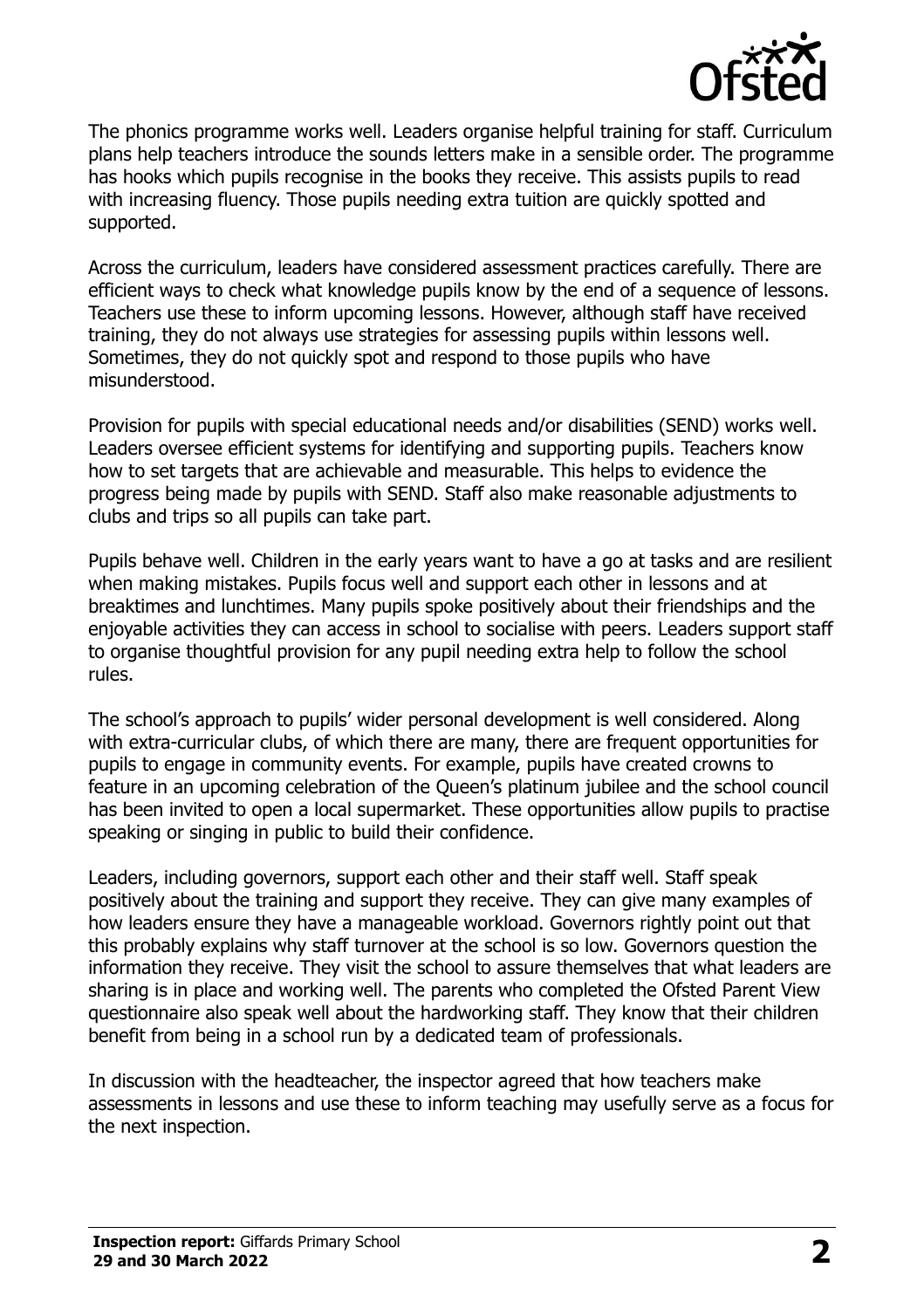

# **Safeguarding**

The arrangements for safeguarding are effective.

Leaders oversee the necessary pre-appointment checks on staff. They work very closely with children's services to ensure vulnerable pupils and their families receive the support they need. Leaders train staff well to identify those pupils who may be at risk of harm. Staff speak confidently about their respective responsibilities in this regard. They know how to follow school procedure to report their concerns. Pupils are taught well about how to keep safe. They can give examples of how they stay safe online, such as reporting and blocking unkind users, and how they stay safe offline, including how to cross the road safely. Pupils also know how to share their worries with staff in school.

# **What does the school need to do to improve?**

# **(Information for the school and appropriate authority)**

■ Not all staff respond efficiently to pupils' difficulties in class. As a result, some pupils do not receive timely and suitable help to overcome misconceptions. Leaders must organise a programme of training and monitoring to strengthen staff's knowledge of assessment.

# **Background**

When we have judged a school to be good, we will then normally go into the school about once every four years to confirm that the school remains good. This is called a section 8 inspection of a good or outstanding school, because it is carried out under section 8 of the Education Act 2005. We do not give graded judgements on a section 8 inspection. However, if we find evidence that a school would now receive a higher or lower grade, then the next inspection will be a section 5 inspection. Usually this is within one to two years of the date of the section 8 inspection. If we have serious concerns about safeguarding, behaviour or the quality of education, we will deem the section 8 inspection as a section 5 inspection immediately.

This is the second section 8 inspection since we judged the school to be good in March 2017.

#### **How can I feed back my views?**

You can use [Ofsted Parent View](https://parentview.ofsted.gov.uk/) to give Ofsted your opinion on your child's school, or to find out what other parents and carers think. We use information from Ofsted Parent View when deciding which schools to inspect, when to inspect them and as part of their inspection.

The Department for Education has further quidance on how to complain about a school.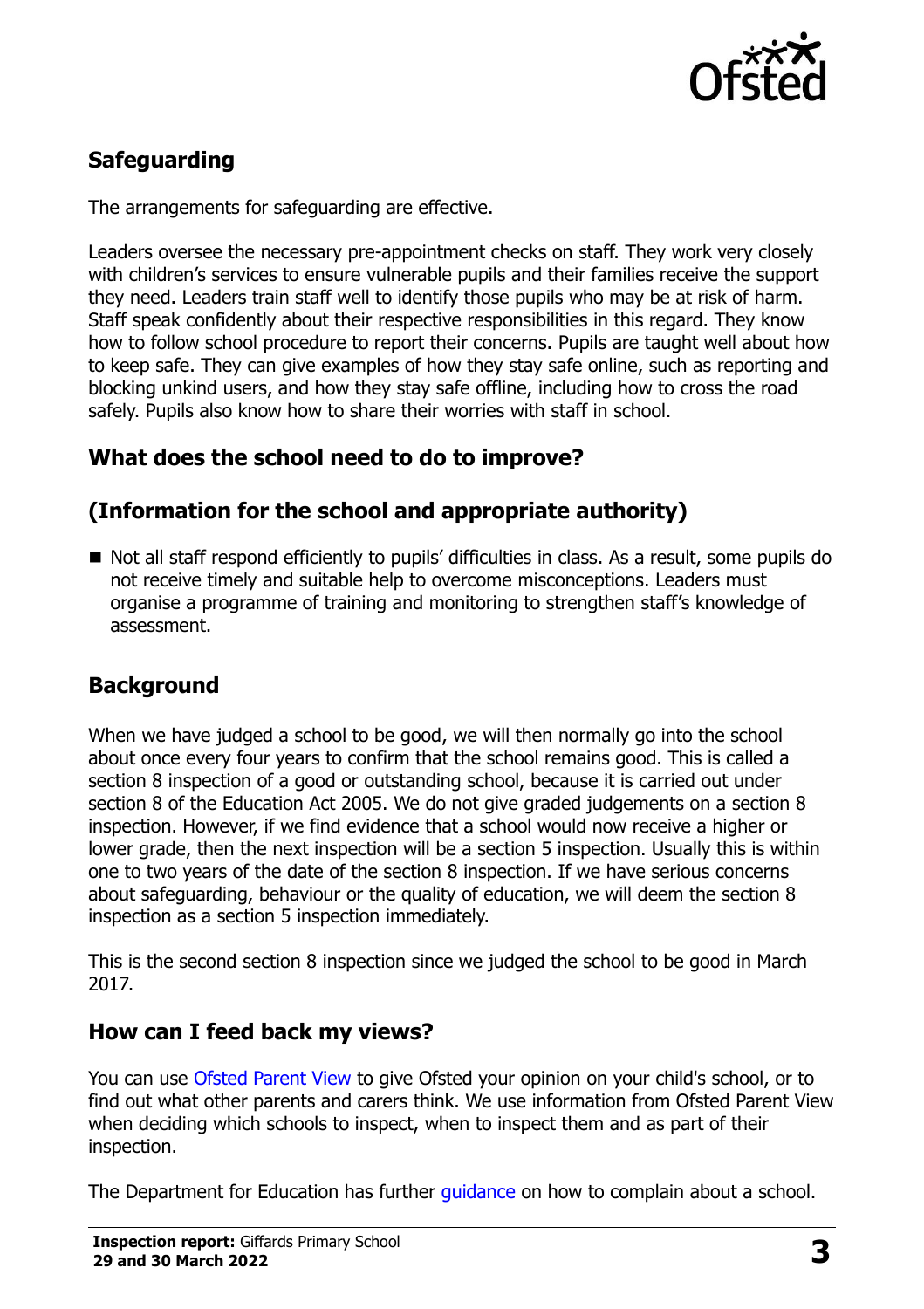

If you are the school and you are not happy with the inspection or the report, you can [complain to Ofsted.](https://www.gov.uk/complain-ofsted-report)

#### **Further information**

You can search for [published performance information](http://www.compare-school-performance.service.gov.uk/) about the school.

In the report, ['disadvantaged pupils'](http://www.gov.uk/guidance/pupil-premium-information-for-schools-and-alternative-provision-settings) refers to those pupils who attract government pupil premium funding: pupils claiming free school meals at any point in the last six years and pupils in care or who left care through adoption or another formal route.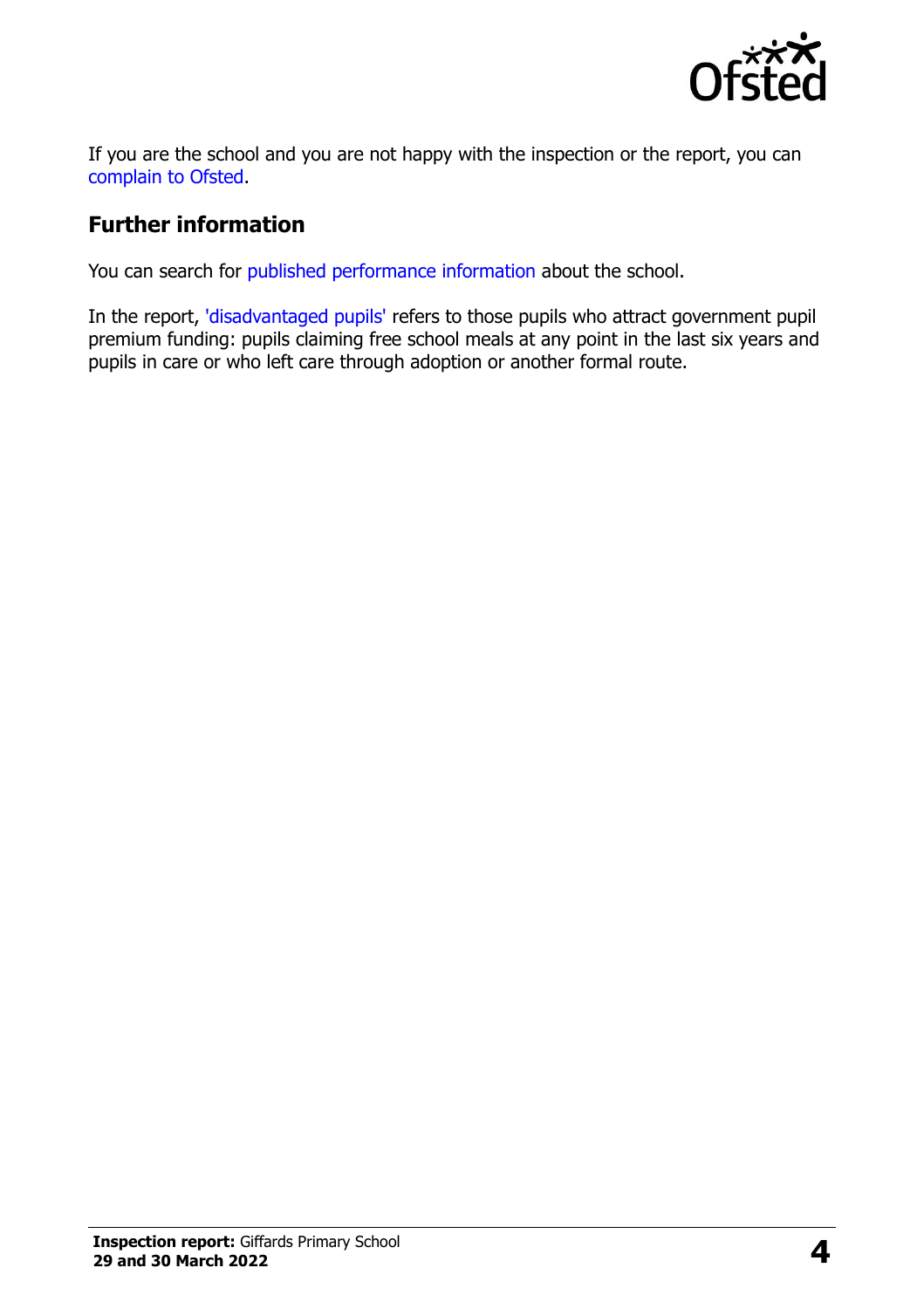

#### **School details**

| Unique reference number             | 140720                                                                |
|-------------------------------------|-----------------------------------------------------------------------|
| <b>Local authority</b>              | <b>Thurrock</b>                                                       |
| <b>Inspection number</b>            | 10212481                                                              |
| <b>Type of school</b>               | Primary                                                               |
| <b>School category</b>              | Academy converter                                                     |
| Age range of pupils                 | 4 to 11                                                               |
| <b>Gender of pupils</b>             | Mixed                                                                 |
| Number of pupils on the school roll | 442                                                                   |
| <b>Appropriate authority</b>        | Board of trustees                                                     |
| <b>Chair of trust</b>               | Dave Stubbings                                                        |
| <b>Headteacher</b>                  | Nichola Haslam-Davis                                                  |
| Website                             | www.giffardsprimary.thurrock.sch.uk                                   |
| Date of previous inspection         | 26 November 2020, under section 8 of the<br><b>Education Act 2005</b> |

# **Information about this school**

- The school became an academy in 2014. It is not part of a multi-academy trust. The school works collaboratively with a group of primary academy schools in Thurrock, which are also not part of any multi-academy trust.
- The school is larger than the average primary school. It has an above average proportion of pupils with SEND.
- The school does not currently use any alternative provision.

# **Information about this inspection**

- This was the first routine inspection the school received since the COVID-19 pandemic began. The inspector discussed the impact of the pandemic with leaders and has taken that into account in his evaluation of the school.
- The inspector held meetings with the headteacher, the deputy headteacher, the assistant headteachers, and the chair of trust and a trustee.
- The inspector carried out deep dives in these subjects: early reading, mathematics and history. For each deep dive, the inspector discussed the curriculum with subject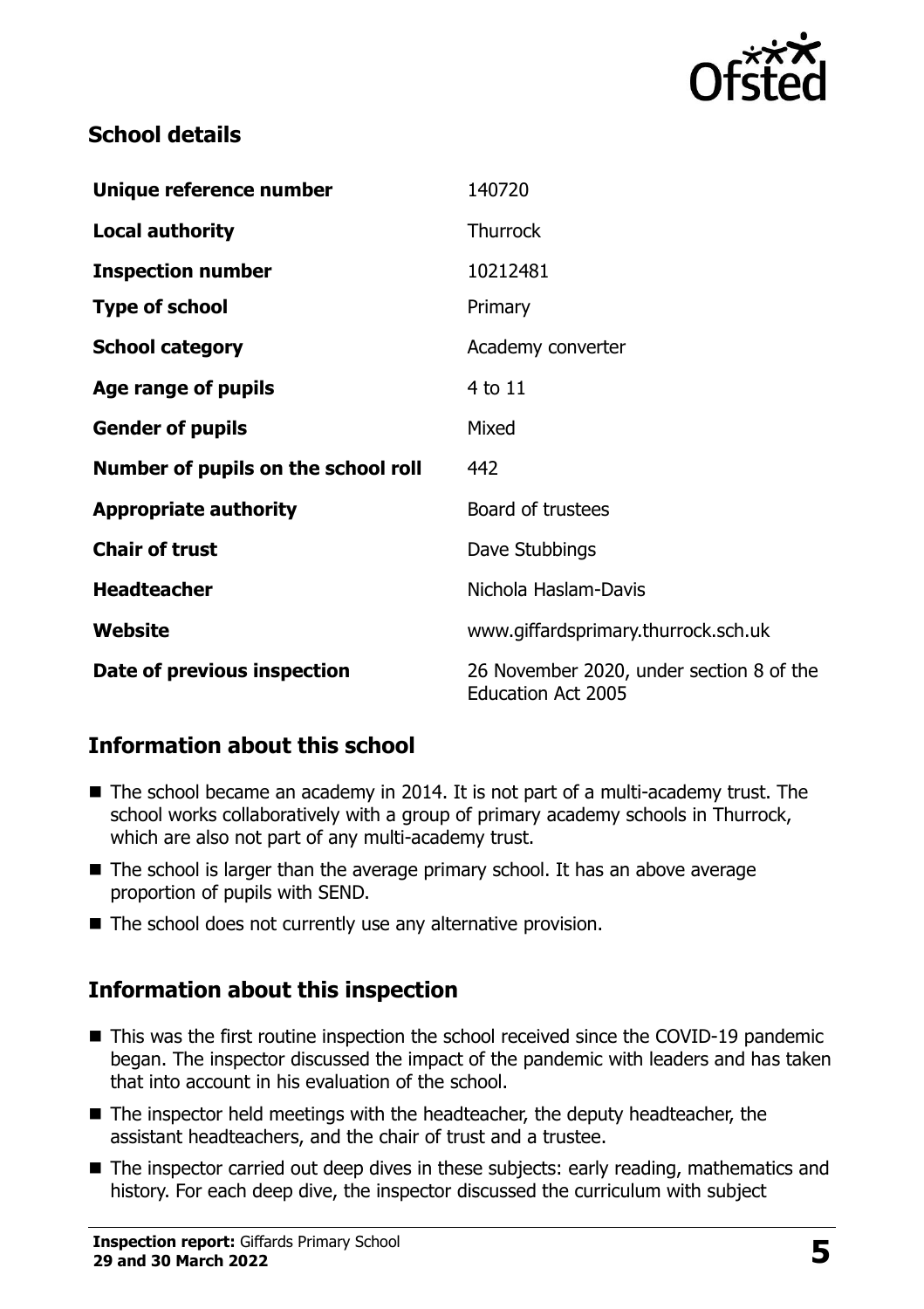

leaders, visited a sample of lessons, spoke to teachers, spoke to some pupils about their learning and looked at samples of pupils' work. The inspector also listened to a sample of pupils read to a familiar adult.

- To inspect safeguarding, the inspector met with the designated safeguarding lead to review records. The inspector also met with the school business manager to scrutinise the single central record of recruitment and vetting checks. The inspector spoke with trustees, teachers and pupils as well.
- The inspector reviewed a range of other school documents and policies, including the school improvement plan, the school self-evaluation form and records of meetings.
- The inspector spent time observing and speaking to pupils. The inspector also considered the 81 responses to Ofsted's pupil questionnaire.
- The inspector gathered parents' views by reviewing the 25 responses and 12 free-text responses submitted to the online survey, Ofsted Parent View. The inspector also viewed the responses to the school's own parent survey.
- The inspector spoke to several members of staff to gather their views. The inspector also took account of the 30 responses to Ofsted's staff survey.

#### **Inspection team**

Daniel Short, lead inspector **Her Majesty's Inspector**